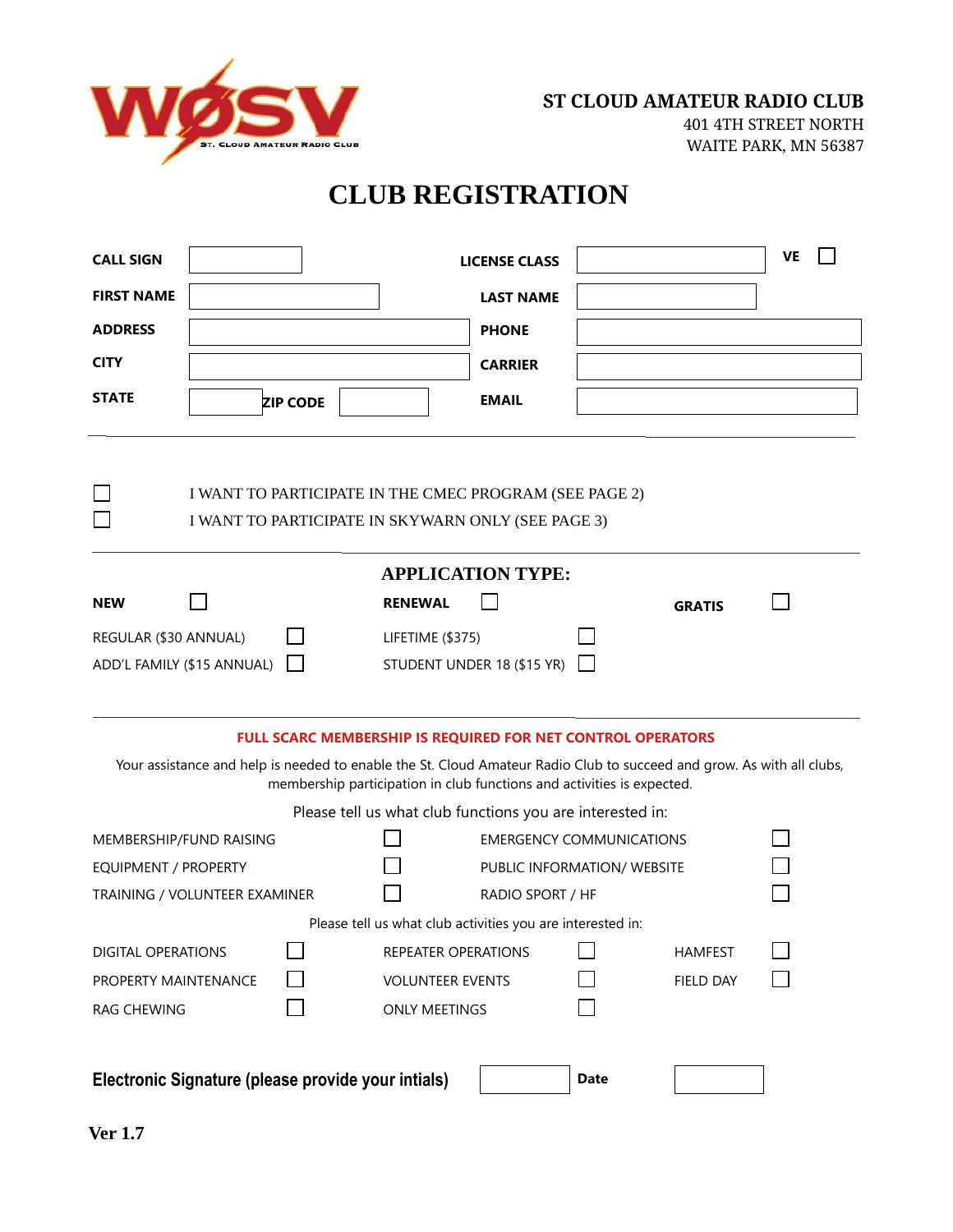

### **CMEC INFORMATION** CENTRAL MN EMERGENCY COMMUNICATIONS

The St. Cloud Amateur Radio Club is heavily vested in Emergency Communications. We meet the first Thursday of the month @ 7:00 pm at the SCARC Clubhouse to hone our skills, refine our objectives, explore new ideas and procedures, conduct training, etc. To that extent, we have implemented CMEC – Central MN Emergency Communications, as a division of the Club. We encourage all Ham Radio Operators to declare their intent to help in time of need. Currently we are starting with basic online FEMA training classes, and will expand this training as time goes forward. To start with, we ask that all interested Hams start with IS-100b, IS-200b, IS-700b, & IS-800b. These can be found at FEMA Training, under Independent Study and can be found by simply searching Google. You will need to register for a FEMA Student ID before completing the short exam. Once you have completed each course and have your certificate, please email a copy of the .pdf to  $k9mp@w0sv.club.$  CMEC is comprised of four distinct groups:

#### **SACOMM – Served Agency Communications — Rick Collins, KU5MC**

The Served Agency Communications group works directly with local agencies to help facilitate communications and necessary forms via HF/VHF/UHF radio when other modes of communication are unavailable. To that end, we have invested in extensive radio capabilities designed for this area in particular.

#### **HRES – Ham Radio Emergency Services — Rick Collins, KU5MC**

The Ham Radio Emergency Services group voluntarily serves the Community in time need such as natural disaster, mass casualty, civil unrest, or other catastrophic events.

### **RHC – Central MN Regional Hospital Coalition — Rick Collins, KU5MC**

The Central Minnesota Healthcare Preparedness Program is a healthcare coalition made up of members from Clinics, Hospitals, Long-Term-Care facilities, Emergency Management, Emergency Medical Services, Local Public Health Departments, Amateur Radio Operators, and many other agencies/organizations. Currently, once a month on the first Wednesday  $@1:00$  pm, we run a NET to help make sure that the coalition is able to communicate when conventional communication modes are out of service.

#### **SKYWARN – Central MN Skywarn — Rick Collins, KU5MC**

The Saint Cloud Amateur Radio Club is the host of the Central Minnesota Skywarn program under the Director of Emergency Communications. Central Minnesota Skywarn currently serves Stearns County via the SCARC Emergency Services Repeater, and Benton County via the Benton County Emergency Services Repeater. When the National Weather Service activates our group, we deploy a network of trained spotters that report their observations via radio to Net Control in our EOC so that we may pass possible life saving information to the National Weather Service.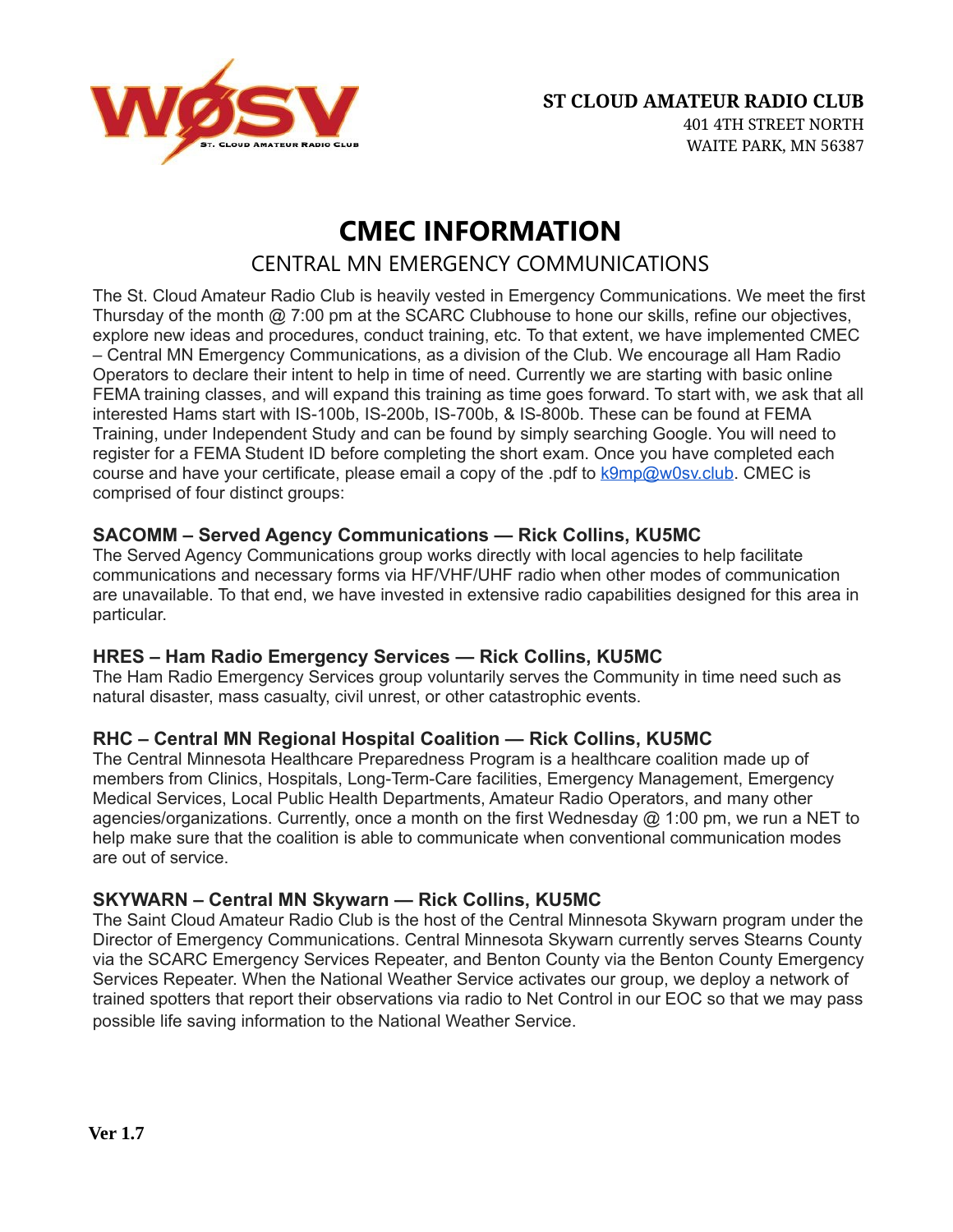

401 4TH STREET NORTH WAITE PARK, MN 56387

# **CMEC REGISTRATION**

| <b>CALL SIGN</b>  |                      |                 |                  |  |
|-------------------|----------------------|-----------------|------------------|--|
| <b>FIRST NAME</b> |                      |                 | <b>LAST NAME</b> |  |
| <b>ADDRESS</b>    |                      |                 | <b>PHONE</b>     |  |
| <b>CITY</b>       |                      |                 | <b>CARRIER</b>   |  |
| <b>STATE</b>      | $\blacktriangledown$ | <b>ZIP CODE</b> | <b>EMAIL</b>     |  |

#### **PLEASE CHECK BANDS AND MODES THAT YOU CAN OPERATE:**

| <b>MODE</b>                                                 | HF.    | <b>10M</b> | 6M                  | 2M     | <b>220 MHZ</b> | 440 MHZ TELNET |   |
|-------------------------------------------------------------|--------|------------|---------------------|--------|----------------|----------------|---|
| <b>SSB</b>                                                  | П      | П          | П                   | $\Box$ | П              | $\Box$         |   |
| <b>CW</b>                                                   | $\Box$ | П          | П                   | П      | П              | $\Box$         |   |
| <b>FM</b>                                                   | П      | П          | П                   | П      | П              | П              |   |
| <b>DATA</b>                                                 | $\Box$ | $\Box$     | П                   | $\Box$ | П              | $\Box$         |   |
| <b>PACKET</b>                                               | $\Box$ | П          | П                   | П      | П              | П              |   |
| <b>WINLINK</b>                                              | П      | П          | П                   | П      | $\mathsf{L}$   | $\Box$         | П |
| <b>MURS CAPABILITY</b>                                      |        | П          |                     |        |                |                |   |
| <b>GMRS CAPABILITY</b>                                      |        | П          | <b>GMRS LICENSE</b> |        |                |                |   |
| <b>OTHER - SPECIFY BELOW</b>                                |        |            |                     |        |                |                |   |
|                                                             |        |            |                     |        |                |                |   |
| <b>MOBILE</b><br><b>OPERATION</b>                           | П      | П          | П                   | $\Box$ | П<br>П         |                |   |
| CAN YOUR HOME STATION BE OPERATED WITHOUT COMMERCIAL POWER? |        |            |                     |        | <b>YES</b>     | <b>NO</b>      |   |

| Electronic Signature (please provide your intials) |  |  |
|----------------------------------------------------|--|--|
|                                                    |  |  |